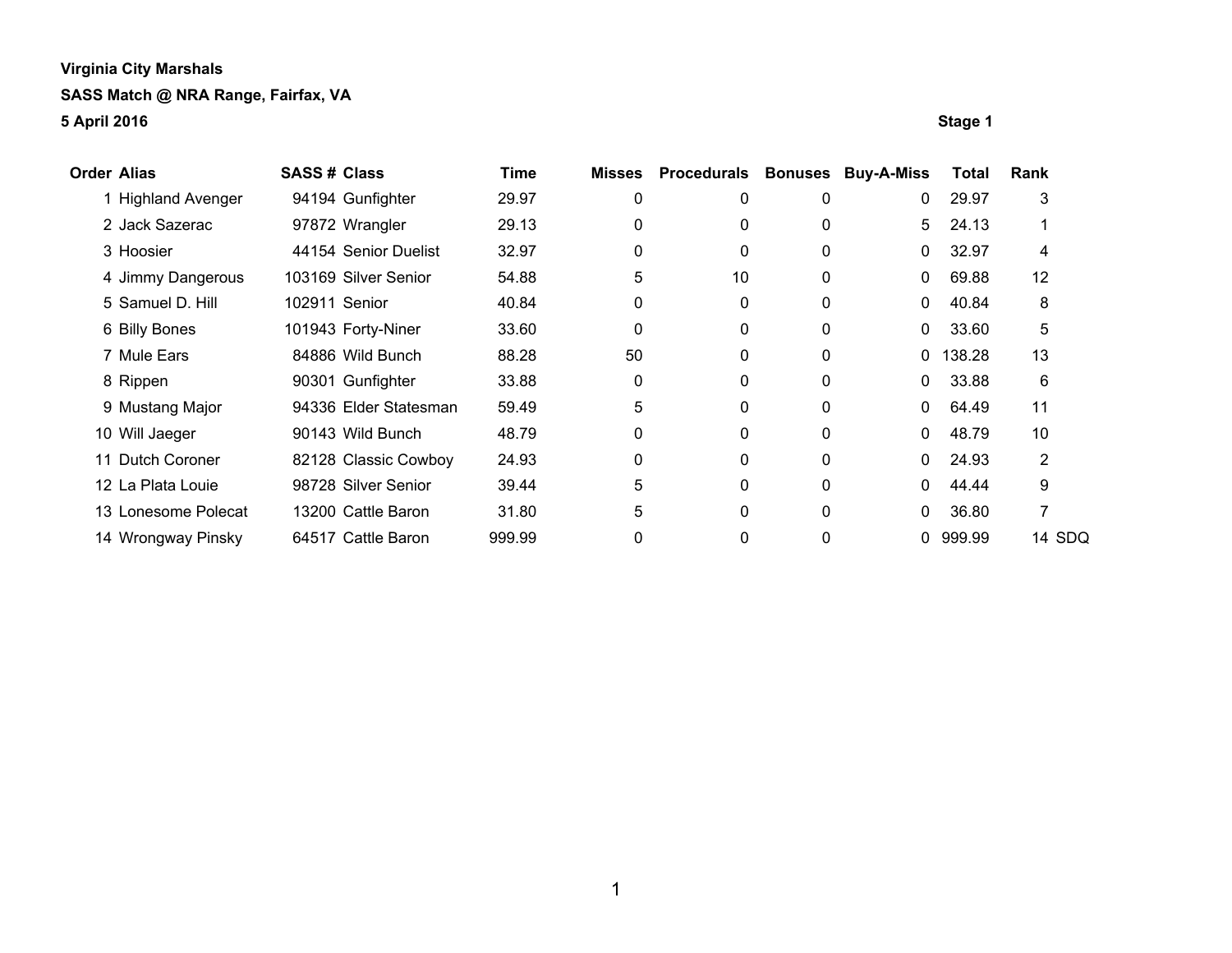| <b>Order Alias</b> |                     | <b>SASS# Class</b> |                       | Time   | <b>Misses</b> | <b>Procedurals</b> |              | <b>Bonuses Buy-A-Miss</b> | <b>Total</b> | Rank   |
|--------------------|---------------------|--------------------|-----------------------|--------|---------------|--------------------|--------------|---------------------------|--------------|--------|
|                    | 1 Highland Avenger  |                    | 94194 Gunfighter      | 30.06  | 0             | 0                  | 0            | 0                         | 30.06        | 4      |
|                    | 2 Jack Sazerac      |                    | 97872 Wrangler        | 33.71  | 0             | 0                  | 0            | 0                         | 33.71        | 6      |
|                    | 3 Hoosier           |                    | 44154 Senior Duelist  | 33.02  | 0             | 0                  | 0            | 5                         | 28.02        | 3      |
|                    | 4 Jimmy Dangerous   |                    | 103169 Silver Senior  | 999.99 | 0             | 0                  | 0            |                           | 0 999.99     | 14 SDQ |
|                    | 5 Samuel D. Hill    | 102911 Senior      |                       | 42.96  | 0             | 10                 | $\mathbf{0}$ | 0                         | 52.96        | 10     |
|                    | 6 Billy Bones       |                    | 101943 Forty-Niner    | 30.35  | 0             | 0                  | 0            | 0                         | 30.35        | 5      |
|                    | 7 Mule Ears         |                    | 84886 Wild Bunch      | 68.27  | 15            | 0                  | 0            | 0                         | 83.27        | 13     |
|                    | 8 Rippen            |                    | 90301 Gunfighter      | 34.77  | 0             | 0                  | 0            | 0                         | 34.77        |        |
|                    | 9 Mustang Major     |                    | 94336 Elder Statesman | 48.47  | 0             | 0                  | $\mathbf{0}$ | $\mathbf{0}$              | 48.47        | 8      |
|                    | 10 Will Jaeger      |                    | 90143 Wild Bunch      | 51.35  | 0             | 0                  | 0            | 0                         | 51.35        | 9      |
|                    | 11 Dutch Coroner    |                    | 82128 Classic Cowboy  | 21.80  | 10            | 0                  | 0            | 5                         | 26.80        |        |
|                    | 12 La Plata Louie   |                    | 98728 Silver Senior   | 44.10  | 10            | 0                  | $\mathbf{0}$ | 0                         | 54.10        | 11     |
|                    | 13 Lonesome Polecat |                    | 13200 Cattle Baron    | 32.57  | 0             | 0                  | 0            | 5                         | 27.57        | 2      |
|                    | 14 Wrongway Pinsky  |                    | 64517 Cattle Baron    | 72.78  | 5             | 0                  | 0            | 0                         | 77.78        | 12     |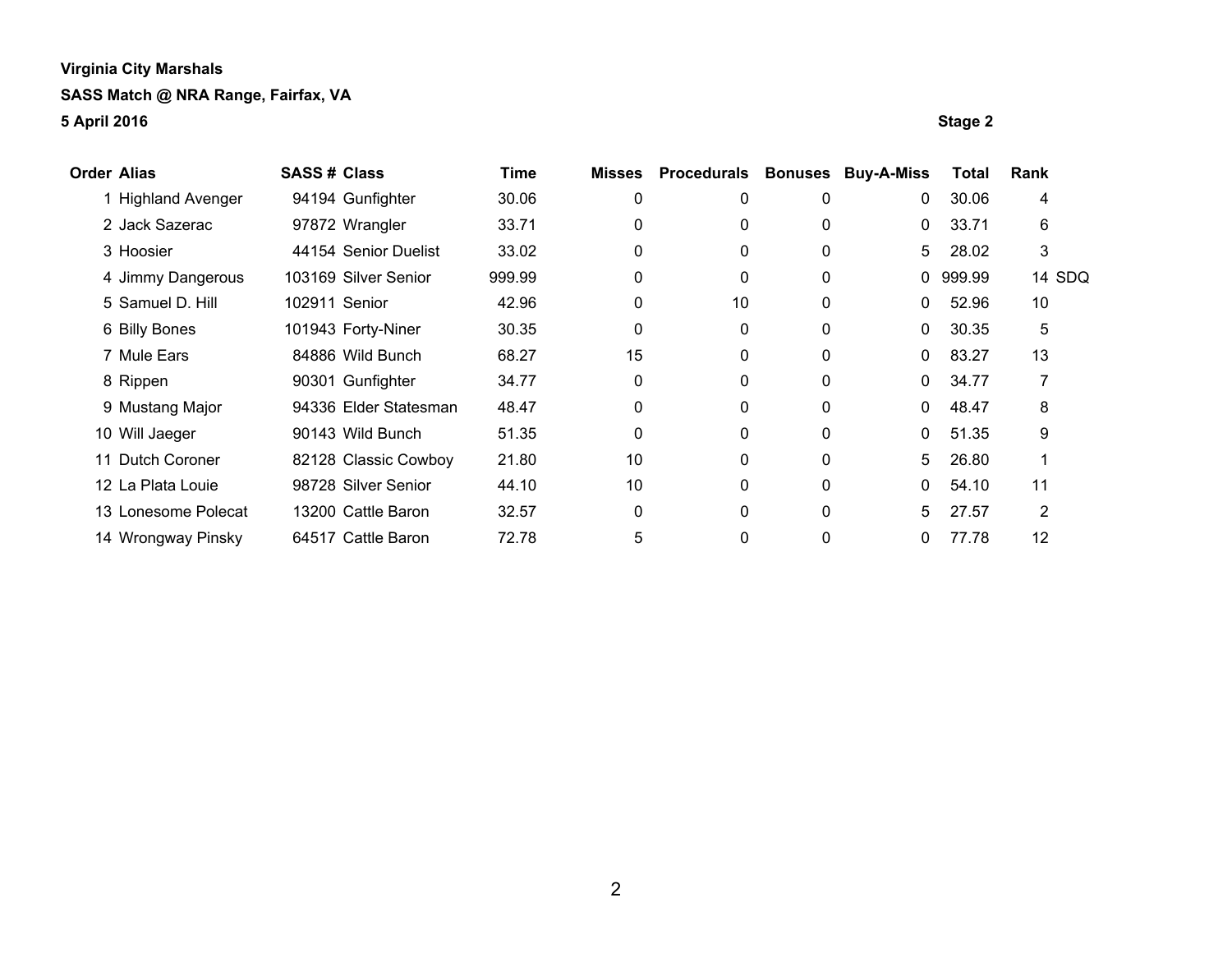| <b>Order Alias</b> |                     | <b>SASS# Class</b> |                       | Time  | <b>Misses</b> | <b>Procedurals</b> |          | <b>Bonuses Buy-A-Miss</b> | <b>Total</b> | Rank           |
|--------------------|---------------------|--------------------|-----------------------|-------|---------------|--------------------|----------|---------------------------|--------------|----------------|
|                    | 1 Highland Avenger  |                    | 94194 Gunfighter      | 29.67 | 0             | 0                  | 0        | $\mathbf 0$               | 29.67        | $\overline{2}$ |
|                    | 2 Jack Sazerac      |                    | 97872 Wrangler        | 33.42 | 5             | 0                  | 0        | $\mathbf{0}$              | 38.42        | 7              |
|                    | 3 Hoosier           |                    | 44154 Senior Duelist  | 31.27 | 10            | 0                  | 0        | $\mathbf{0}$              | 41.27        | 9              |
|                    | 4 Jimmy Dangerous   |                    | 103169 Silver Senior  | 62.15 | 0             | 0                  | 0        | $\mathbf{0}$              | 62.15        | 12             |
|                    | 5 Samuel D. Hill    | 102911 Senior      |                       | 35.73 | 0             | $\Omega$           | 0        | $\mathbf{0}$              | 35.73        | 6              |
|                    | 6 Billy Bones       |                    | 101943 Forty-Niner    | 30.72 | 5             | 0                  | 0        | $\mathbf{0}$              | 35.72        | 5              |
|                    | 7 Mule Ears         |                    | 84886 Wild Bunch      | 62.06 | 5             | 0                  | 0        | 0                         | 67.06        | 14             |
|                    | 8 Rippen            |                    | 90301 Gunfighter      | 30.64 | 5             | 0                  | 0        | $\mathbf{0}$              | 35.64        | 4              |
|                    | 9 Mustang Major     |                    | 94336 Elder Statesman | 47.80 | 0             | 0                  | 0        | $\mathbf{0}$              | 47.80        | 11             |
|                    | 10 Will Jaeger      |                    | 90143 Wild Bunch      | 43.33 | 0             | 0                  | 0        | $\mathbf{0}$              | 43.33        | 10             |
|                    | 11 Dutch Coroner    |                    | 82128 Classic Cowboy  | 20.70 | 0             | 0                  | 0        | $\mathbf{0}$              | 20.70        |                |
|                    | 12 La Plata Louie   |                    | 98728 Silver Senior   | 35.85 | 5             | 0                  | $\Omega$ | $\mathbf{0}$              | 40.85        | 8              |
|                    | 13 Lonesome Polecat |                    | 13200 Cattle Baron    | 29.68 | 5             | 0                  | 0        | $\mathbf{0}$              | 34.68        | 3              |
|                    | 14 Wrongway Pinsky  |                    | 64517 Cattle Baron    | 53.95 | 10            | 0                  | 0        | $\mathbf 0$               | 63.95        | 13             |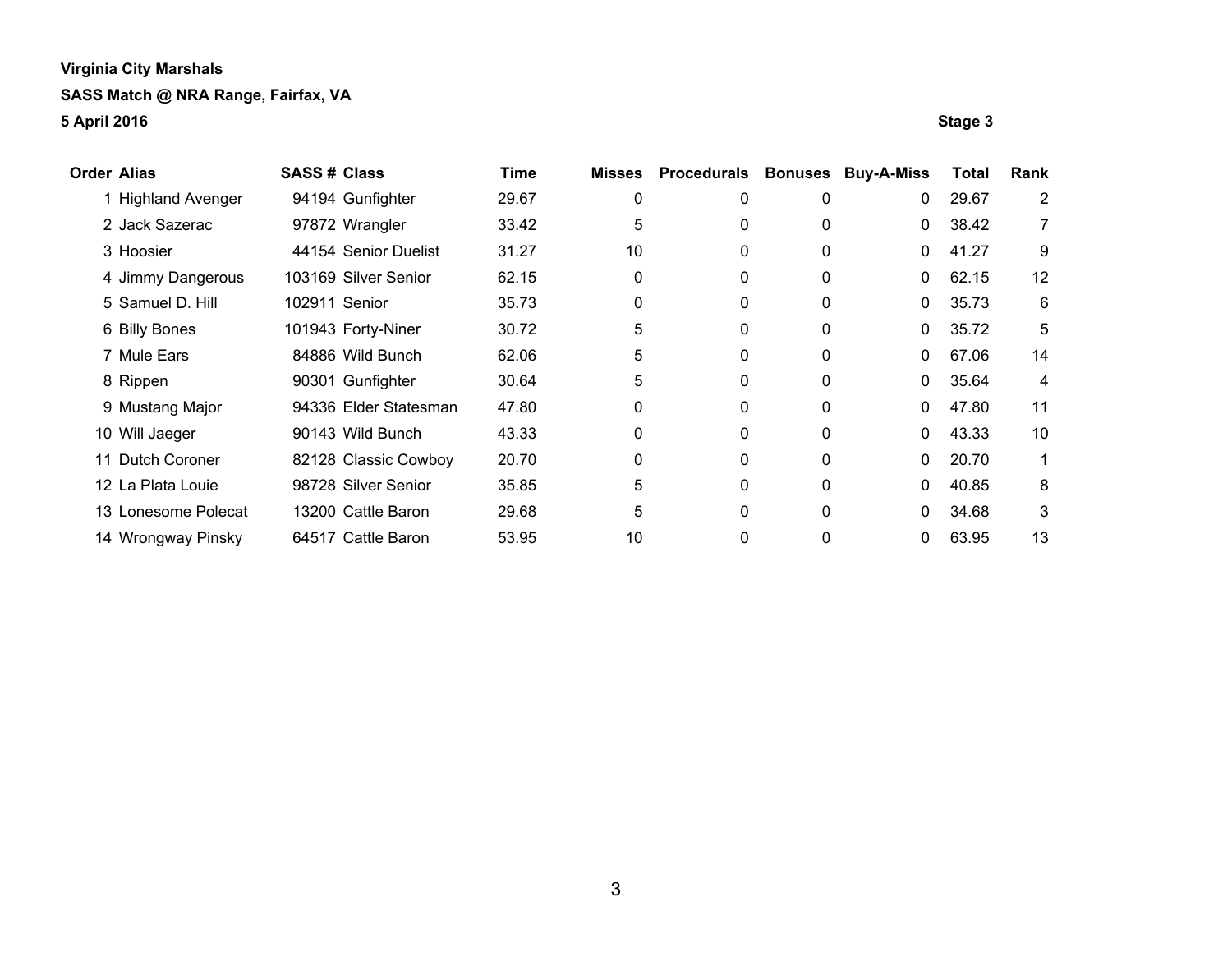| <b>Order Alias</b>  | <b>SASS# Class</b>    | Time  | <b>Misses</b> | <b>Procedurals</b> | <b>Bonuses</b> | <b>Buy-A-Miss</b> | <b>Total</b> | Rank              |
|---------------------|-----------------------|-------|---------------|--------------------|----------------|-------------------|--------------|-------------------|
| 1 Highland Avenger  | 94194 Gunfighter      | 29.15 | 0             | 0                  | 0              | 0                 | 29.15        | 2                 |
| 2 Jack Sazerac      | 97872 Wrangler        | 36.81 | 10            | 0                  | 0              | $\mathbf{0}$      | 46.81        | 9                 |
| 3 Hoosier           | 44154 Senior Duelist  | 39.21 | 5             | $\Omega$           | 0              | $\mathbf{0}$      | 44.21        | 7                 |
| 4 Jimmy Dangerous   | 103169 Silver Senior  | 51.56 | 10            | 0                  | 0              | $\mathbf{0}$      | 61.56        | $12 \overline{ }$ |
| 5 Samuel D. Hill    | 102911 Senior         | 51.57 | $\mathbf 0$   | 0                  | 0              | $\mathbf{0}$      | 51.57        | 10                |
| 6 Billy Bones       | 101943 Forty-Niner    | 30.31 | 10            | 0                  | 0              | 0                 | 40.31        | 5                 |
| 7 Mule Ears         | 84886 Wild Bunch      | 64.53 | $\mathbf 0$   | 0                  | 0              | $\mathbf{0}$      | 64.53        | 13                |
| 8 Rippen            | 90301 Gunfighter      | 39.97 | 20            | 0                  | 0              | 0                 | 59.97        | 11                |
| 9 Mustang Major     | 94336 Elder Statesman | 45.25 | 0             | 0                  | 0              | 0                 | 45.25        | 8                 |
| 10 Will Jaeger      | 90143 Wild Bunch      | 42.17 | $\Omega$      | 0                  | 0              | 0                 | 42.17        | 6                 |
| 11 Dutch Coroner    | 82128 Classic Cowboy  | 19.19 | 0             | 0                  | 0              | 0                 | 19.19        | 1                 |
| 12 La Plata Louie   | 98728 Silver Senior   | 33.04 | 0             | $\mathbf{0}$       | $\Omega$       | 0                 | 33.04        | 3                 |
| 13 Lonesome Polecat | 13200 Cattle Baron    | 33.66 | 5             | 0                  | 0              | 0                 | 38.66        | 4                 |
| 14 Wrongway Pinsky  | 64517 Cattle Baron    | 62.42 | 10            | 0                  | 0              | 0                 | 72.42        | 14                |